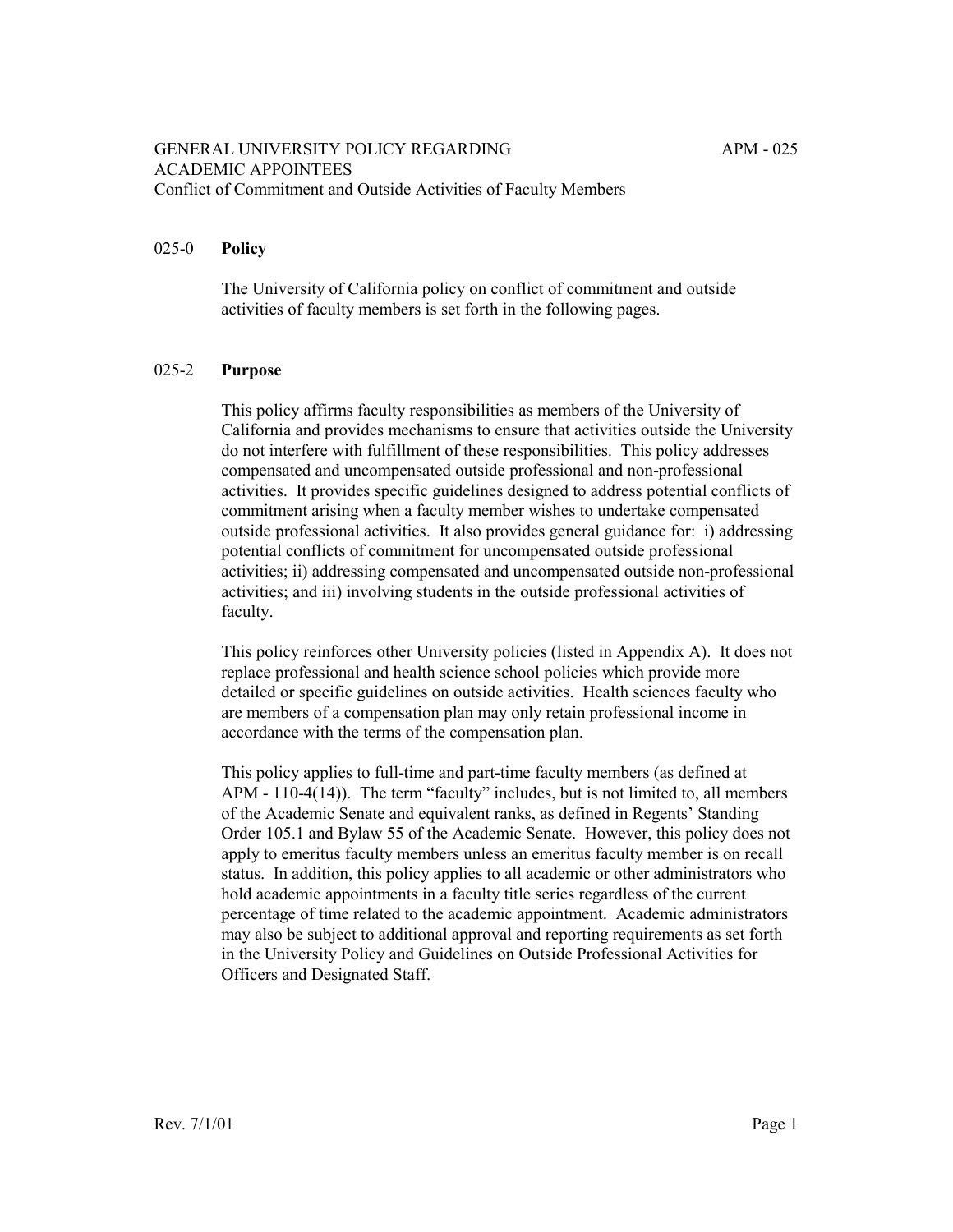# 025-4 **Definitions**

*Compensation* is defined as income, assets, or capital, either realized or having the potential to become realized.

*Outside Professional Activities* are defined as those activities that are within a faculty member's area of professional, academic expertise and that advance or communicate that expertise through interaction with industry, the community, or the public, and through consulting or professional opportunities.

*Outside Non-Professional Activities* are defined as activities that are not directly related to a faculty member's area of professional, academic expertise and that take place outside the University context.

An *Academic-Year Appointment* is an appointment in which the individual renders services to the University during the academic year, from the beginning of the fall term through the end of the spring term (APM - 600-4-d), or the equivalent of an academic year should the campus operate year-round.

A *Fiscal-Year Appointment* is an appointment in which the individual renders service to the University throughout the calendar year as opposed to the academic year. Fiscal-year appointees accrue vacation time in accordance with APM - 730.

A *Day* is defined on a case-by-case basis, using common sense and customary practice. The University recognizes and supports a framework of diverse hours and schedules to accommodate teaching, research and creative work activity, University service, and University-related public service. Accordingly, these guidelines do not provide a strict definition of a day. Faculty members and department chairs or other appropriate administrators should exercise sound professional judgment, taking into account reasonable work schedules, when determining what constitutes a day of outside activity. Upon request from the Chancellor or his or her designee(s), faculty members should be prepared to provide an explanation of the definition of "day" used in preparing the prior approval and disclosure form or the annual report form (see APM - 025-20).

## 025-6 **General Principles**

In joining the University faculty, scholars accept as their own the University's responsibilities to advance and communicate knowledge. For purposes of advancement and promotion, the performance of faculty members in fulfilling their University obligations is evaluated by grouping their activities into four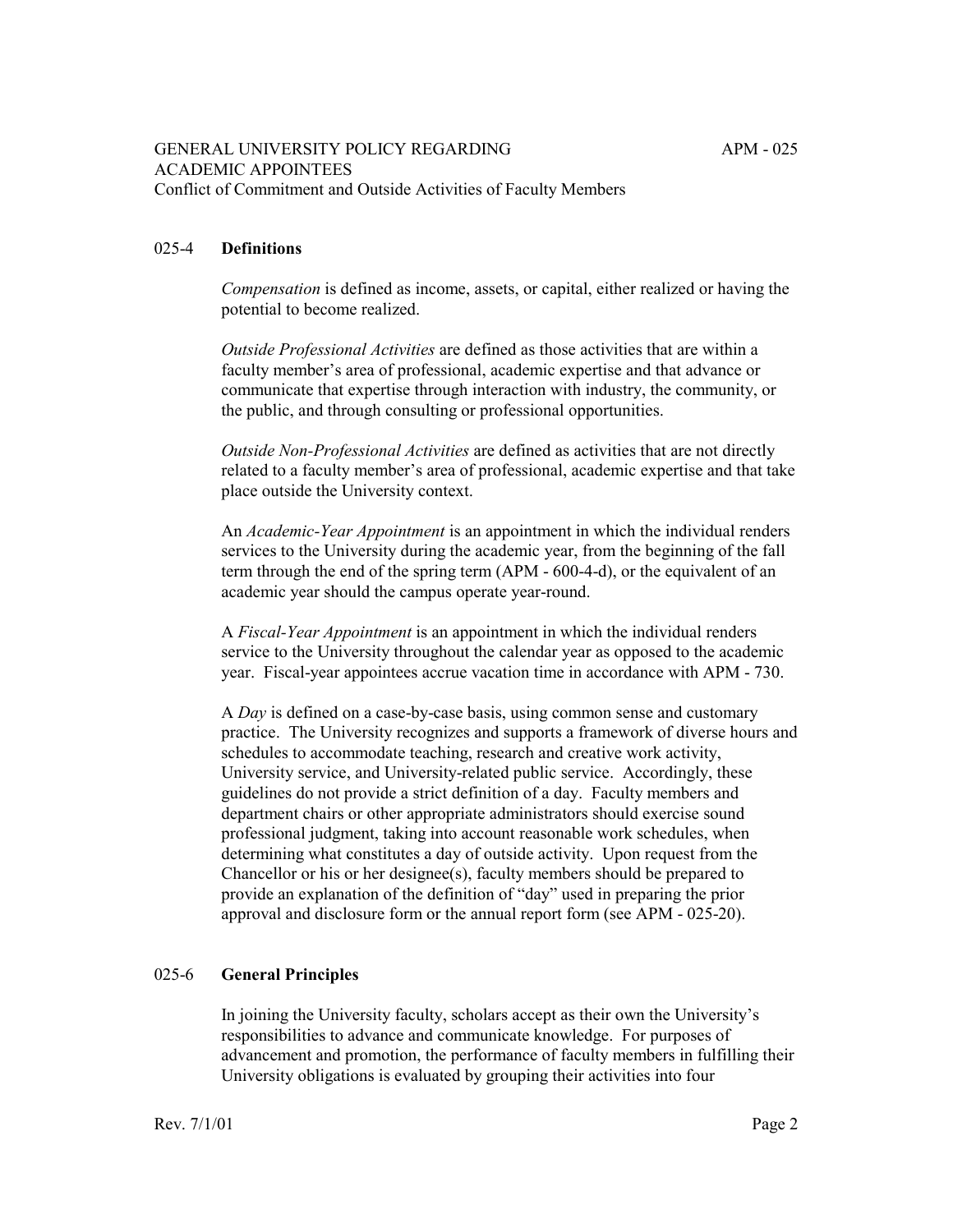interrelated categories: teaching, research and creative work activity, professional competence and activity, and University or University-related public service. Whether professional or non-professional, compensated or uncompensated, an outside activity that interferes with successful performance of the faculty member's University obligations represents a conflict of commitment.

Teaching and research or creative work activity are clearly the primary activities of the faculty and receive the largest commitment of effort and energy. A faculty member is obligated to have a significant presence on campus, to meet classes, to keep office hours, to hold examinations as scheduled, to be accessible to students and staff, to be available to interact with University colleagues, and to share service responsibilities throughout every quarter or semester of active duty.

Faculty members are also expected to participate in University activities and to use their professional expertise to contribute to their professions and to the community. University activities and outside professional activities can be positive contributors to fulfilling one's University obligations. The University sees great value in activities outside the University that advance and communicate knowledge through interaction with industry, the community, and the public, and through consulting and professional opportunities.

Regents' Standing Order 103.1(b) states that faculty members shall not allow outside employment to interfere with primary University duties. Pertinent provisions of Regulation No. 4 (Special Services to Individuals and Organizations, APM - 020) implement the Standing Order and reinforce the concept that outside professional activities may be a valuable contribution to the University and to an individual's professional growth so long as the activities are undertaken in a manner consistent with the full performance of the faculty member's primary University obligations. Because compensated outside professional activity may raise the appearance, or the reality, of a conflict of commitment to the faculty member's University obligations, the University has established specific guidelines for managing such activity. These guidelines are presented in APM - 025-10, and mechanisms for managing them are presented in APM - 025-20. The University recognizes that uncompensated outside professional activities and compensated and uncompensated outside non-professional activities may on occasion also present the appearance, or the reality, of a conflict of commitment. General guidance for addressing such circumstances is presented in APM - 025-30 and 025-40, respectively. The University also recognizes that faculty members may draw upon their professional, academic expertise in the context of their personal lives (e.g., an architect redesigning his or her home, an economist managing his or her investments) and that such activity may result in compensation, under the definition used in this policy. If activities such as these should present the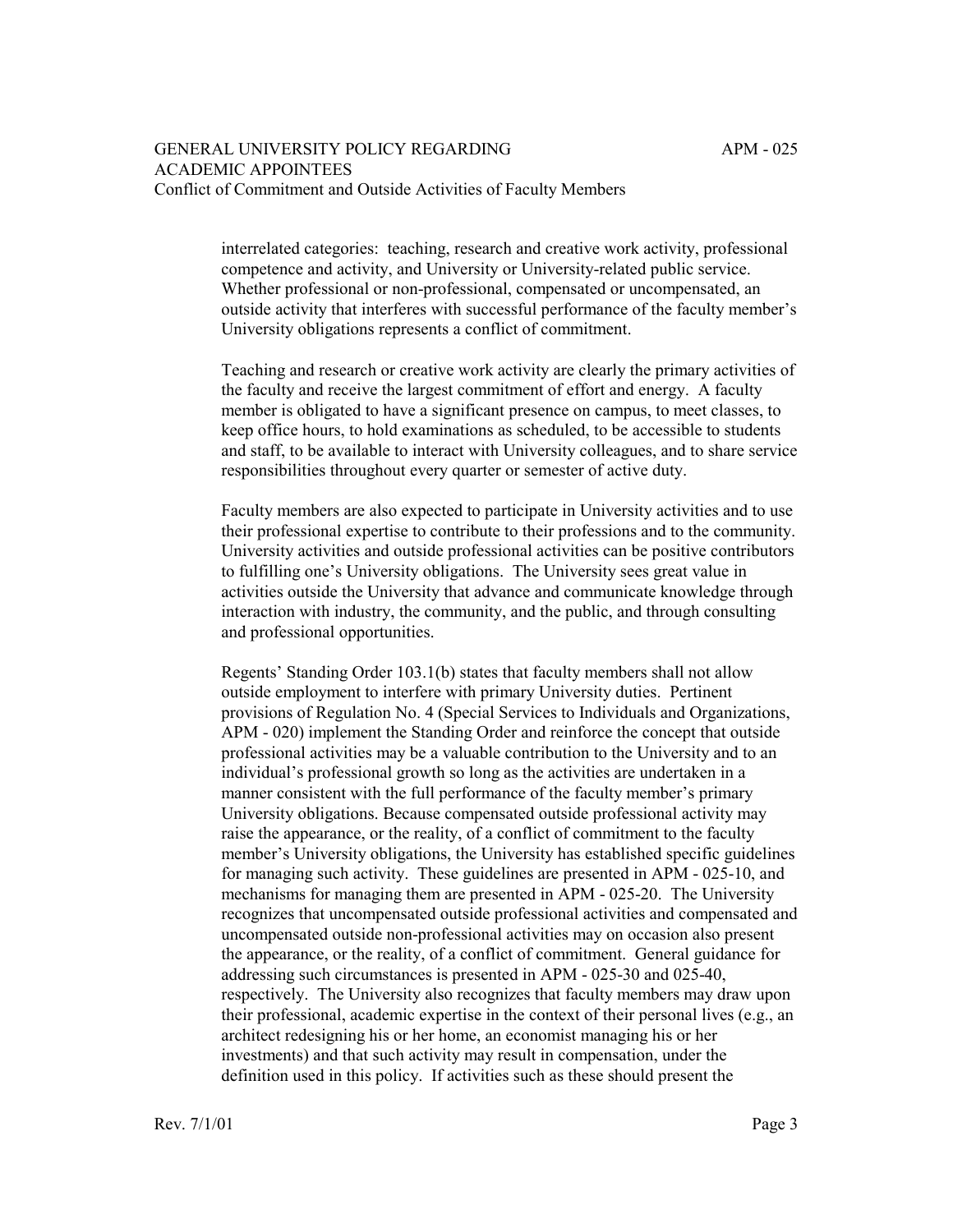appearance or the reality of a conflict of commitment, they should be handled in a manner similar to that for compensated and uncompensated outside non-professional activities (APM - 025-40). General guidance for involving students in outside professional activities is provided in APM - 025-50.

A faculty member may pursue compensated and uncompensated, professional and non-professional activities, adhering to the principles and guidelines described herein. If the faculty member anticipates that any such outside activity would interfere with performance of University duties and responsibilities, then under certain circumstances the University may grant the faculty member a leave to pursue the activity. Leaves for this purpose must be reviewed annually and are normally allowable for a maximum of two years, subject to approval of an exception by the Chancellor.

### 025-10 **Guidelines for Compensated Outside Professional Activities**

#### a. **General**

These guidelines affirm principles and guidelines stated in the Faculty Code of Conduct (APM - 015), the criteria for appointment in the Professor series (APM - 220), and the criteria for review of merit and promotion (APM - 210). As stated in APM - 015, Section II – The Faculty Code of Conduct, the role of the faculty and administration in assuring sound professional action and judgment is as follows:

The University seeks to provide and sustain an environment conducive to sharing, extending, and critically examining knowledge and values, and to furthering the search for wisdom. Effective performance of these central functions requires that faculty members be free within their respective fields of competence to pursue and teach the truth in accord with appropriate standards of scholarly inquiry.

The faculty's privileges and protections, including that of tenure, rest on the mutually supportive relationships between the faculty's special professional competence, its academic freedom, and the central functions of the University. These relationships are also the source of the professional responsibilities of faculty members. (Preamble)

In support of the University's central functions as an institution of higher learning, a major responsibility of the Administration is to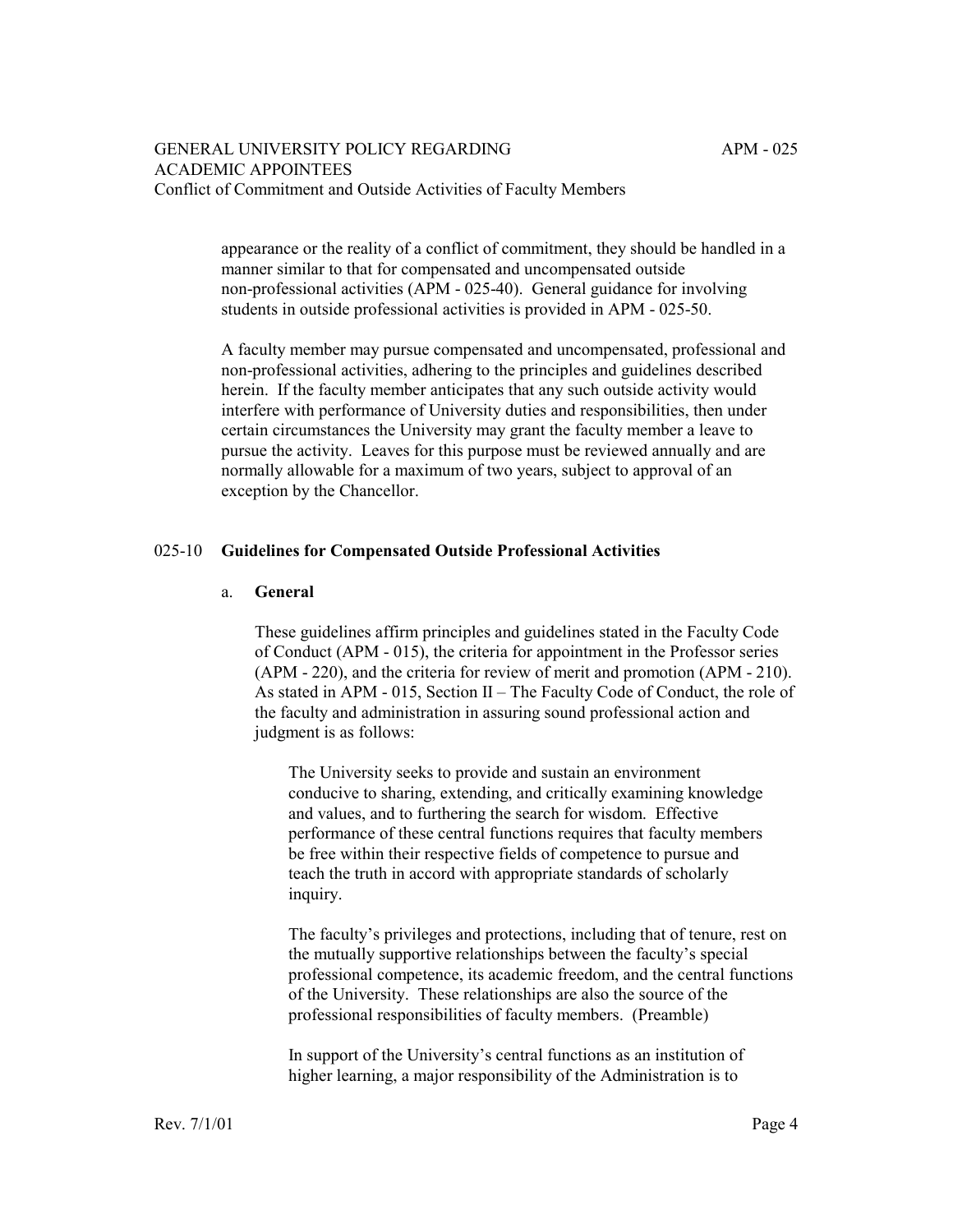protect and encourage the faculty in its teaching, learning, research, and public service. (Part I, Professional Rights of Faculty)

Professors, guided by a deep conviction of the worth and dignity of the advancement of knowledge, recognize the special responsibilities placed upon them. Their primary responsibility to their subject is to seek and to state the truth as they see it. To this end professors devote their energies to developing and improving their scholarly competence. They accept the obligation to exercise critical self-discipline and judgment in using, extending, and transmitting knowledge. They practice intellectual honesty. Although professors may follow subsidiary interests, these interests must never seriously hamper or compromise their freedom of inquiry. (AAUP Statement, 1966; Revised, 1987) (Part II.B, Scholarship)

Professors give due regard to their paramount responsibilities within their institution in determining the amount and character of the work done outside it. (Part II.C, The University)

While fulfilling his or her University obligations, a faculty member may pursue compensated outside professional activities that advance or communicate knowledge through interaction with industry, the community, or the public, and through consulting or professional opportunities. Such activities give the individual experience and knowledge valuable to teaching, research, and creative work activity and/or provide a University-related public service.

Compensated outside professional activities are the ones most likely to cause real or apparent conflicts of commitment. For this reason, the University has established guidelines on the amount of time allowed for such activities and identified three categories of compensated outside professional activities that vary in the extent to which they may raise conflict of commitment issues. Accordingly, compensated outside professional activities which fall into these different categories have different requirements as to prior approval, inclusion in the time limit, and annual reporting.

#### b. **Time Limits on Compensated Outside Professional Activities**

The following time limits apply to each fiscal year. Allowable days not used one year may not be carried forward to the next year.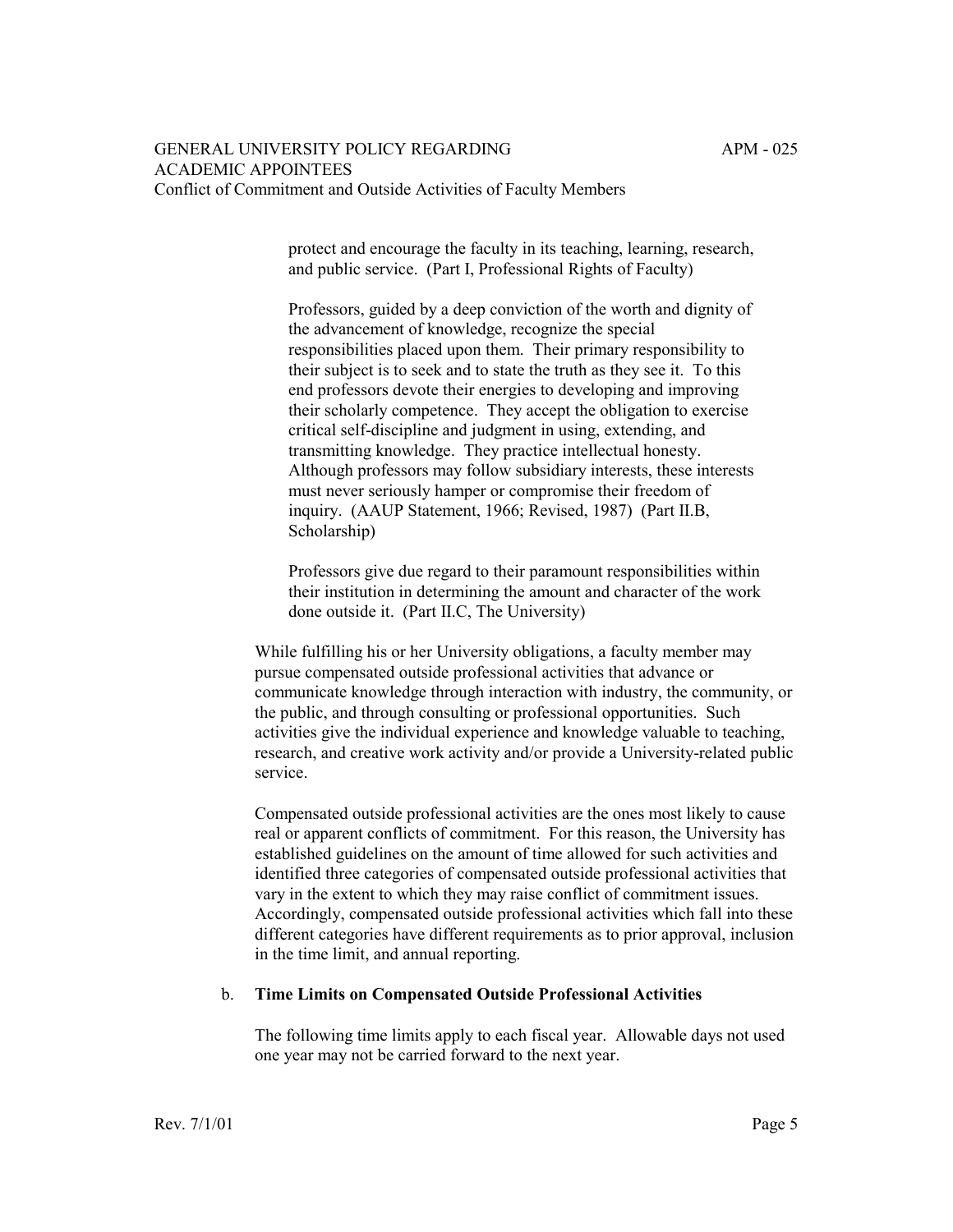A full-time faculty member on an academic-year appointment normally may engage in compensated outside professional activities for up to 39 days from the start of the fall term through the end of the spring term (including intersession), or during the equivalent of an academic year if the campus is operating on a year-round schedule. There are no restrictions on the number of days of compensated outside professional activity for academic-year faculty during the summer months (or equivalent term, if on a year-round schedule) unless an academic-year faculty member is receiving University compensation for the summer (or equivalent term). If an academic-year faculty member is receiving University summer (or equivalent term) compensation, then the applicable limit on compensated outside professional activities is the equivalent of one day per week during the period in which compensation is received.

A full-time faculty member on a fiscal-year appointment may engage in compensated outside professional activities for up to 48 days during the months of active service. There are no restrictions on the number of days of compensated outside professional activity during the periods of vacation leave (unless the faculty member is earning additional University compensation during the vacation leave).

For part-time faculty (i.e., those with less than a full-time appointment), the applicable time limit is prorated based on their percentage appointment at the University. In addition, compensated outside professional activity conducted during the remaining percentage of time is at the faculty member's discretion. For example, a 50 percent academic year appointee would be allowed 19.5 days (39 x .50) during the academic year, some or all of which could be conducted during the faculty member's normal University working hours provided that the faculty member had otherwise fulfilled his or her obligations to the University. In addition, the faculty member could engage in additional compensated outside professional activities during the time not committed to the University.

The Chancellor may approve in writing compensated outside professional activities which exceed these time limits for an individual faculty member, or a group of faculty, when in the Chancellor's opinion the activity benefits the University.

## c. **Categories of Compensated Outside Professional Activities**

Compensated outside professional activities are divided into three categories in terms of the extent to which they may raise conflict of commitment issues.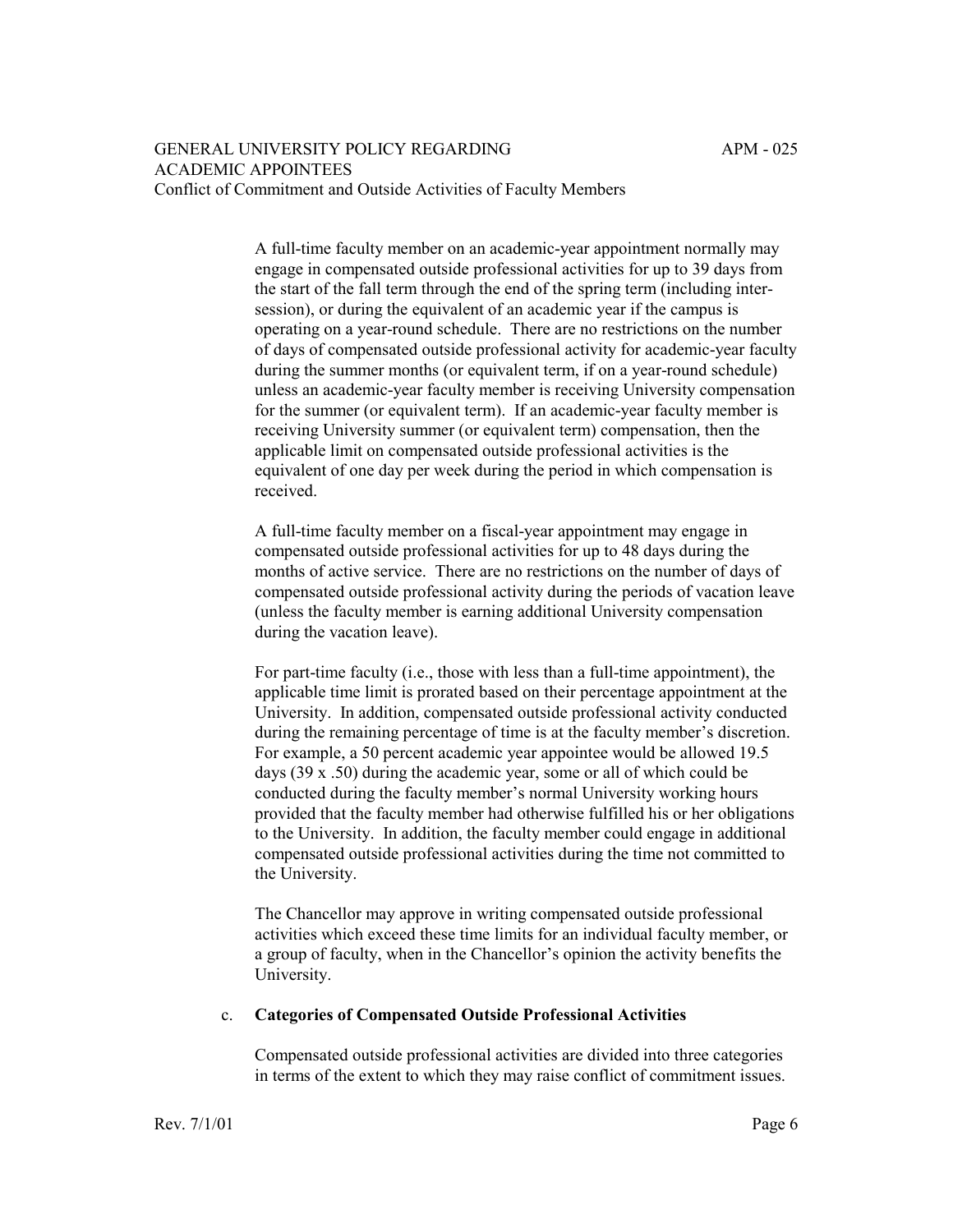For each category, there are different requirements as to prior approval, inclusion in the time limit, and annual reporting. Each of the categories and the related requirements are described below.

(1) **Category I** activities are likely on their face to raise issues of conflict of commitment. In order to engage in such activities while an active member of the faculty, the faculty member must make a written request (see APM  $-025$ , Appendix B) to the Chancellor or Chancellor's designee(s) and receive written approval. Requests must be submitted and approved annually, unless approved for a longer term, which may not exceed five years. Prior approval does not affect the scope of annual reports of professional activities. If permitted, Category I activities are counted within the 39/48-day time limit and must be reported annually (see APM - 025, Appendix C). Category I activities include the following:

> Assuming an executive or managerial position in a for-profit or notfor-profit business, which is generally not allowable. For purposes of this policy, executive or managerial positions do not include: a) serving on the board of directors of an outside entity, or b) providing consulting services or engaging in professional practice through the faculty member's single member professional corporation or sole proprietorship. Also, providing professional services through a more complex type of organization, in which the role of the faculty member might potentially be classified as executive or managerial, is ordinarily allowable in disciplines where the Chancellor has determined that professional practice is generally accepted as being integral to faculty work (e.g., in architecture or law). In such disciplines, multi-year approvals, which may not exceed a five year term, are appropriate.

Administering a grant outside the University that would ordinarily be conducted under the auspices of the University, which is generally not allowable (see the Policy on the Requirement to Submit Proposals and to Receive Awards for Grants and Contracts through the University (12/15/94)).

Establishing a relationship as a salaried employee outside the University. In addition, with the exception of delivering occasional lectures or participating in UC-sponsored continuing education programs, compensated teaching or research at another institution while employed as a full-time faculty member at the University is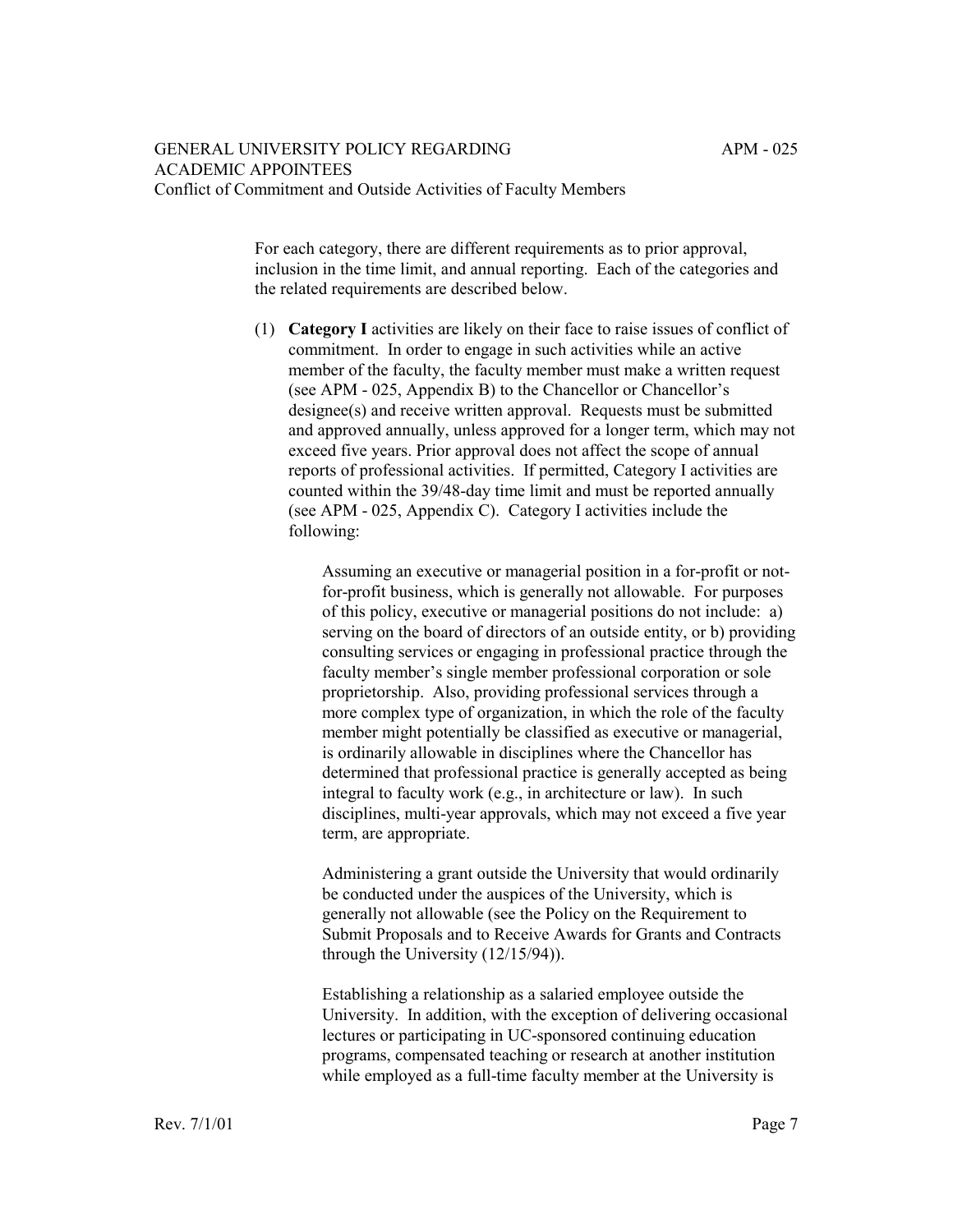not permitted without prior written approval of only the Chancellor or Executive Vice Chancellor.

Engaging in other compensated outside professional activities which common sense and good judgment would indicate are likely to raise issues of conflict of commitment.

(2) **Category II** activities are unlikely to raise issues of conflict of commitment and are ordinarily accepted as regularly performed compensated outside professional activities. Because of this, they are ordinarily allowable without prior approval. Category II activities are counted within the 39/48-day time limit and must be reported annually (see APM - 025, Appendix C). Examples of Category II activities include the following:

> Providing expert testimony in administrative, legislative, or judicial proceedings.

> Providing consulting services or referrals or engaging in professional practice where such activities are provided by the faculty member acting as an individual or are provided by the faculty member through his or her single member professional corporation or sole proprietorship. Providing such services through other types of organizations or arrangements (e.g., through a publicly held corporation) requires prior approval in accordance with APM - 025-10-c(1).

Serving on the board of directors of an outside entity.

Providing a workshop for industry.

Undertaking compensated outside professional activity not mentioned in Categories I or III and that common sense and good judgment indicate are not likely to raise issues of conflict of commitment.

In addition, in accordance with APM - 662, faculty members may receive additional compensation for specified additional University teaching activities (i.e., UNEX courses and programs, other continuing education programs run by the University, and self-supporting UC degree programs), and these activities are also reportable and counted within the 39/48-day limit.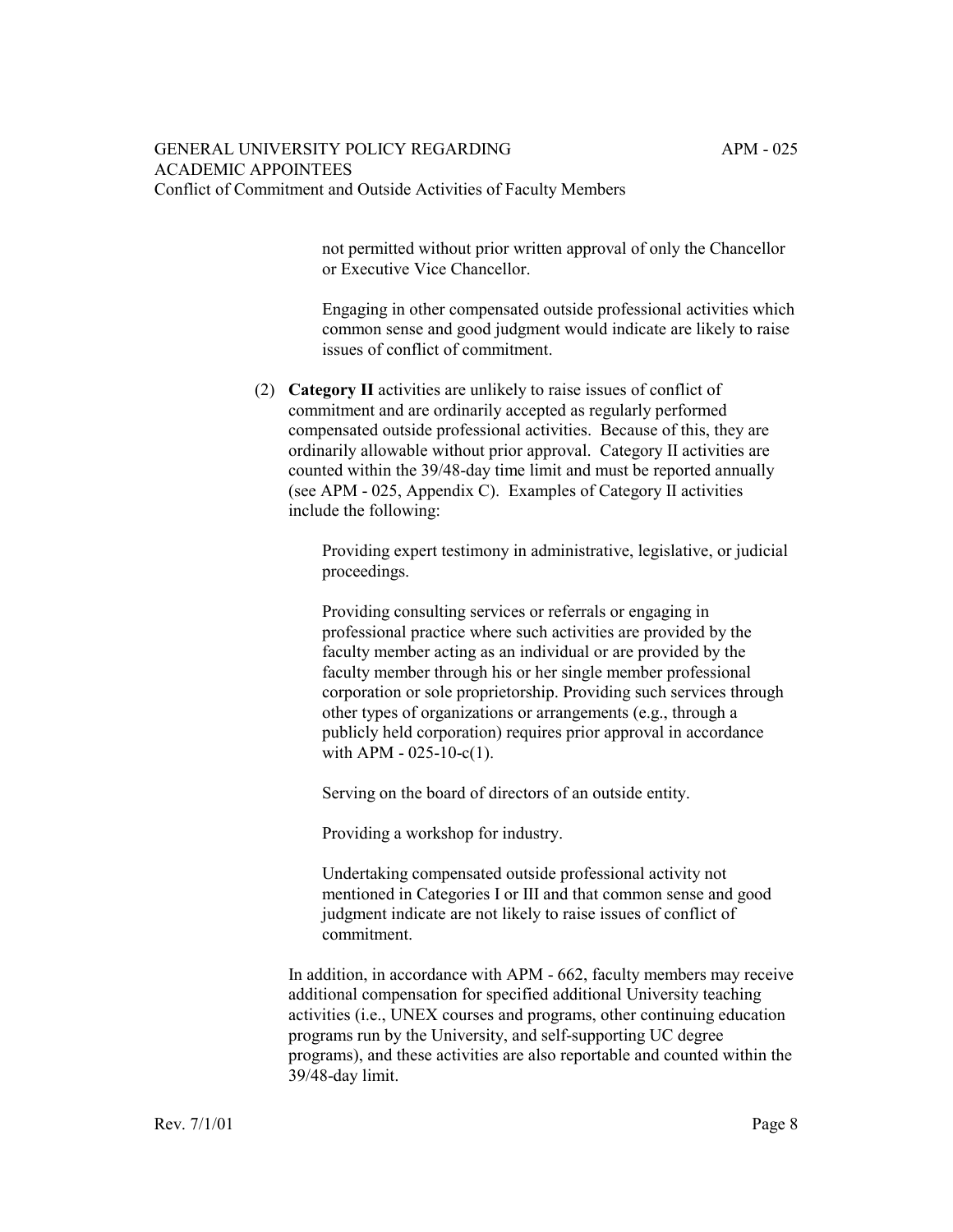(3) **Category III** activities are integral to all disciplines and ordinarily do not present issues of conflict of commitment. They are accepted as part of the faculty member's scholarly and creative work. Even if compensated, they are allowable and not counted within the 39/48-day limit. Category III activities do not need to be reported annually; however, the Chancellor or his or her designee(s) may under certain circumstances ask for information about them (see Additional Relevant Information, APM - 025-20-c). Examples of Category III activities include the following:

> Serving on a federal, state, or local government agency, committee, panel, or commission.

Acting in an editorial capacity for a professional journal.

Reviewing journal manuscripts, book manuscripts, or grant or contract proposals.

Attending and presenting talks at scholarly colloquia and conferences.

Developing scholarly communications in the form of books or journal articles, movies, television productions, and similar works, even when such activities result in financial gain.

Serving as a committee member or as an officer of a professional or scholarly society.

Accepting a commission for an artistic work or performance that is considered an integral part of a faculty member's academic portfolio (e.g., a work of art or a dance performance).

Accepting honoraria (other than those received for Category II activities) and prizes.

## 025-20 **Managing Compensated Outside Professional Activities**

Campuses are charged with implementing the procedures necessary to properly manage compensated outside professional activities. Integral to these procedures are mechanisms for requesting and receiving approval for Category I activities and for reporting Category I and II activities.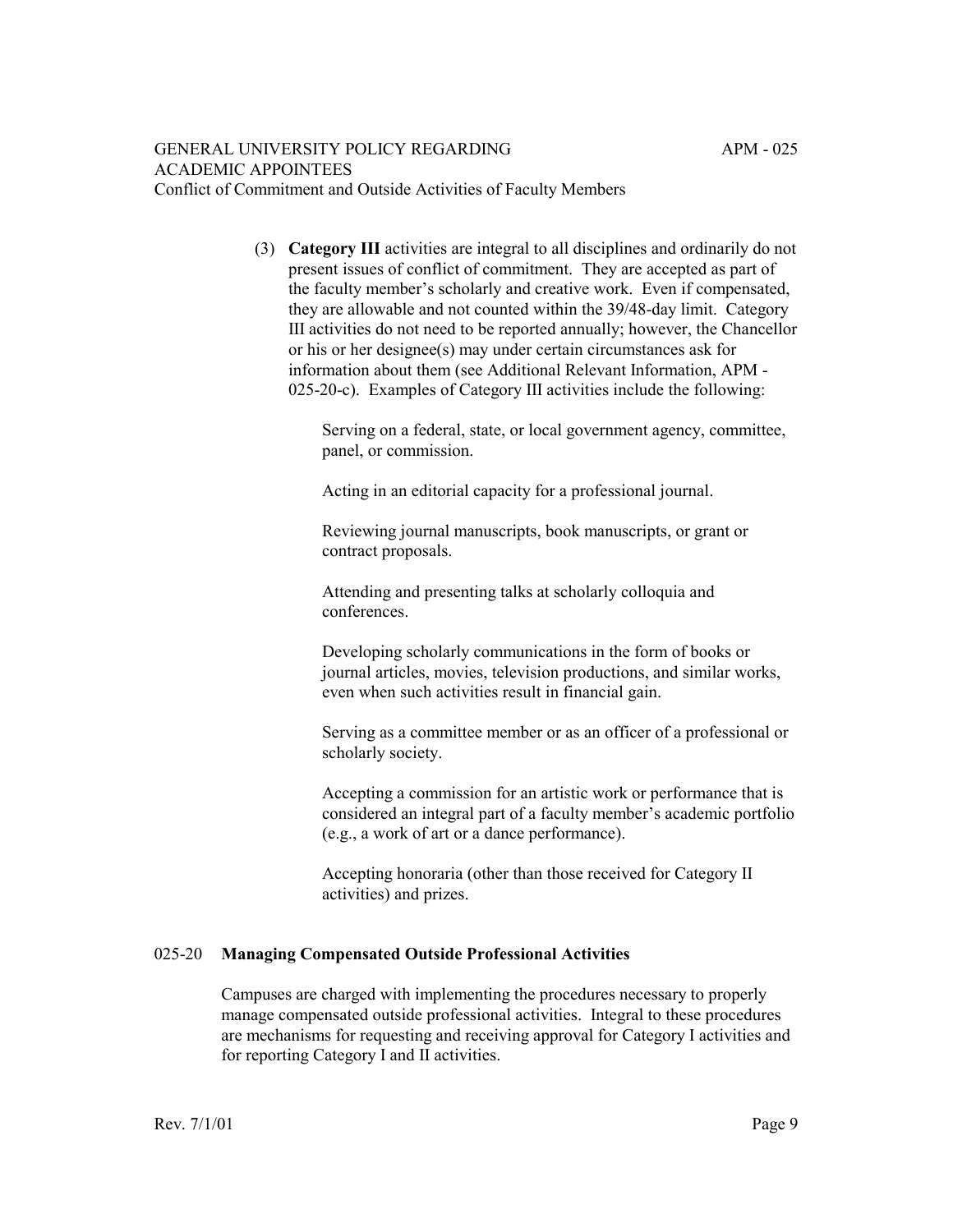## a. **Prior Approval**

No Category I activity may be undertaken without prior written approval by the Chancellor or Chancellor's designee(s) of a written request by the faculty member. The form for requesting and obtaining approval for Category I activities is provided in APM - 025, Appendix B.

The Chancellor or Chancellor's designee is responsible for retaining, in accordance with records retention schedules, copies of all requests and approvals (or denials) for Category I activities.

# b. **Annual Reports**

To assist in the documentation and recording of a faculty member's compensated outside professional activities, an annual report including all Category I and II activities must be filed with the Chancellor or his or her designee(s) at the end of each fiscal year (June 30), listing the nature and extent of Category I and II compensated outside professional activities conducted during that academic or fiscal year, depending on the faculty member's appointment. In addition, faculty with academic-year appointments must report Category I and II activities for summer months during which they earn additional University compensation. The annual report is acknowledged by signature of the Chancellor or his or her designee(s). Faculty members may, at their discretion, include this report or other evidence of outside activities in their review file or dossier.

The annual report shall consist of a general description of the business, agency, organization, group, or individual(s) for which service was performed, a description of the type of service performed during the period of the academic appointment, a description of the role the faculty member assumed for an outside business, agency, organization, group, or individual(s), and the number of days spent in each activity during the academic or fiscal year, depending on the faculty member's appointment. In addition, the Chancellor or his or her designee(s) may request, and faculty shall be obligated to provide, a verbal identification of the entity(ies) or person(s) to whom the faculty member provided services. APM - 025, Appendix C includes the form for the annual report.

## c. **Additional Relevant Information**

If the department Chair or other official designated by the Chancellor has any concern about whether a faculty member is meeting the standards of this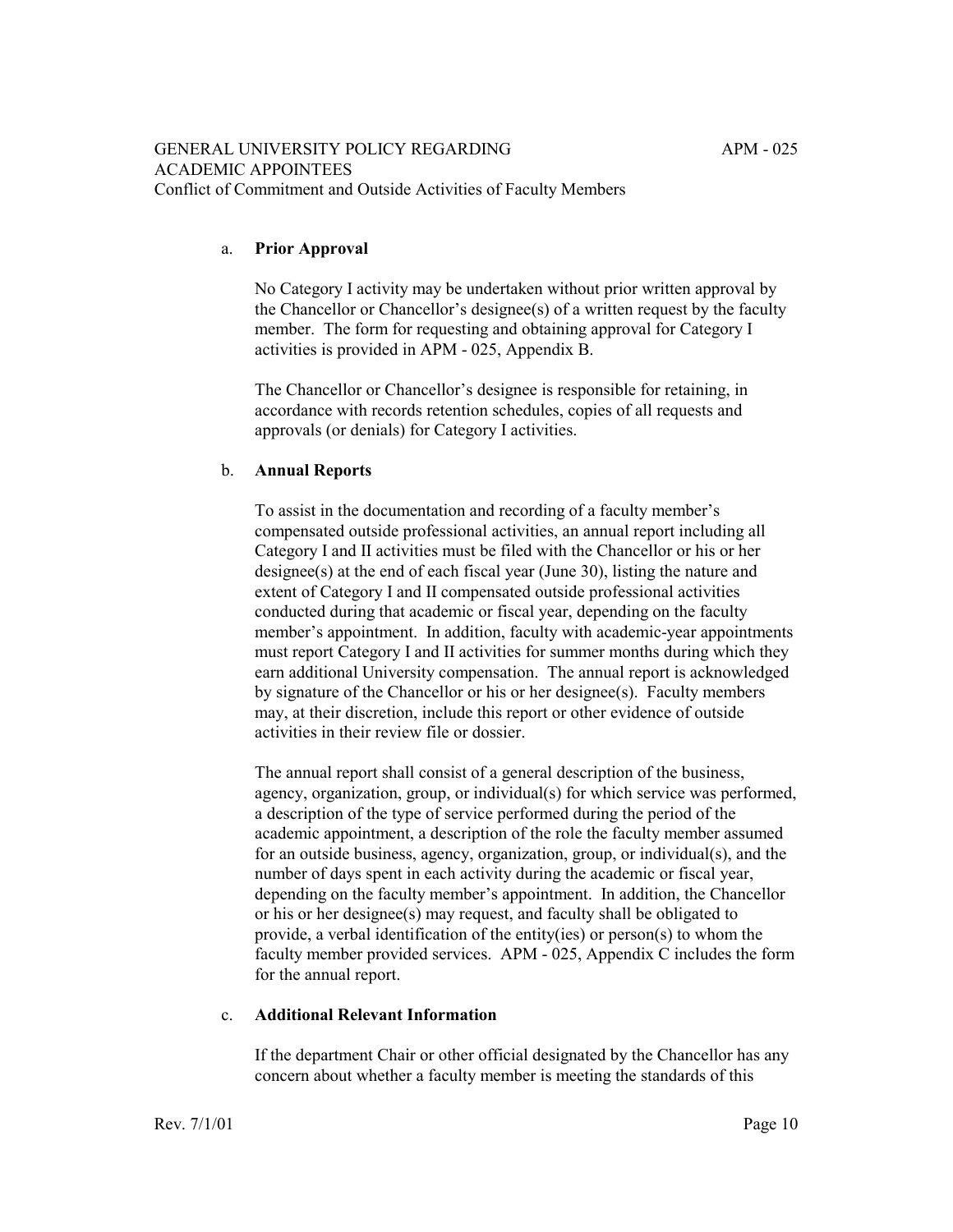policy, he or she will discuss this with the faculty member and may seek additional relevant information. If a satisfactory resolution cannot be reached, the appropriate Dean or Provost will be advised of the problem and of the specific steps that have been taken in attempting to resolve the issue. Further attempts at resolution shall follow the University Policy on Faculty Conduct and other applicable regulations.

### 025-30 **Guidance for Uncompensated Outside Professional Activities**

While fulfilling University obligations, faculty members may from time to time pursue uncompensated outside professional activities as defined in this policy. Uncompensated outside professional activities may advance or communicate knowledge through interaction with industry, the community, and the public, and through consulting and professional opportunities without generating income. However, such endeavors must not interfere with a faculty member's full-time commitment to the University. If the department Chair, the Dean or other official designated by the Chancellor believes that a faculty member is failing to meet his or her University obligation due to uncompensated outside professional activities or that the faculty member has undertaken uncompensated outside professional activities which create a possible conflict of commitment, then the Chancellor's designee may use the guidelines for compensated outside professional activities as a model to address the possible conflicts of commitment.

## 025-40 **Guidance for Compensated and Uncompensated Outside Non-Professional Activities**

While fulfilling University obligations, faculty members may from time to time pursue sustained outside non-professional activities, as defined in this policy. Outside non-professional activities are part of the faculty member's private life and are not expressly governed by University regulations or by the guidelines on outside professional activities. However, such endeavors must not interfere with a faculty member's full-time commitment to the University, and it is possible that concerns may arise under rare circumstances such as when an avocation becomes a vocation. If the Chair, the Dean or other official designated by the Chancellor, believes that a faculty member is failing to meet his or her University obligation due to outside non-professional activities or has undertaken outside nonprofessional activities which create a possible conflict of commitment, then the Chancellor's designee(s) may use the guidelines for compensated outside professional activities as a model to address possible conflicts of commitment. For example, if a concern arose that a faculty member's avocation was becoming a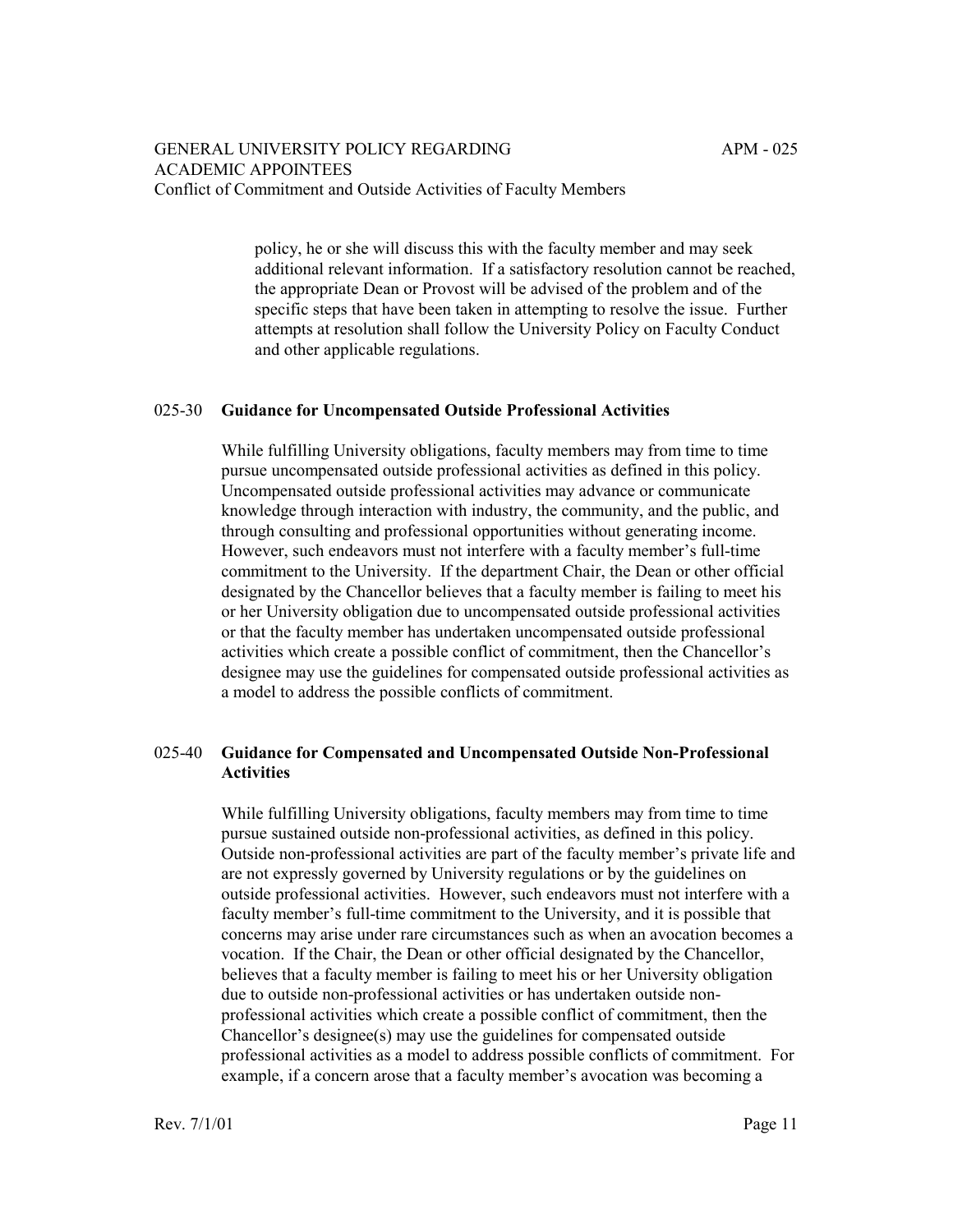vocation, the Chancellor's designee(s) would be guided to focus his or her discussions with the faculty member on the level of commitment or time required for the activity, rather than focusing on the amount of compensation earned or potentially realizable. If a satisfactory resolution could not be reached, the Chancellor's designee could apply the time limits for compensated outside professional activities to the non-professional activity that caused the concern. In such cases, both the time devoted to the non-professional activity that caused the concern and the time devoted to outside professional activities (compensated or uncompensated) would all be counted toward the time limits for compensated outside professional activities.

# 025-50 **Guidance for Involving Students in the Outside Professional Activities of Faculty**

Part-time involvement of students in the outside professional activities of a faculty member may, under certain conditions, offer the potential for substantial benefit to the education of the student. Before involving a student in an outside professional activity in which the faculty member has a financial interest, the faculty member must obtain prior written approval from the official designated by the Chancellor, with a copy to the Dean, after discussion with the department chair and the student. In this context, involvement means any substantive activity, whether paid or unpaid. If the faculty member has a role in supervising the student's thesis or in supervising the work of the student as a graduate teaching assistant, the faculty member must take care to avoid potential conflicts of interest in the evaluation of the student's performance.

If a faculty member is already associated with a student in outside professional activities and the faculty member has a financial interest in the activity, he or she must obtain the approval of the official designated by the Chancellor before becoming a research supervisor, academic program advisor, or examiner for an advanced degree for the student. Within a University research laboratory or academic unit, faculty members must take care not to favor or give the impression of favoritism to students with whom they are associated in outside activities.

## 025-60 **Grievances**

Faculty may grieve a decision made under this policy, including the decision to deny a request to engage in an outside activity (see Academic Senate Bylaw 335 and APM - 140 for academic personnel grievance policies).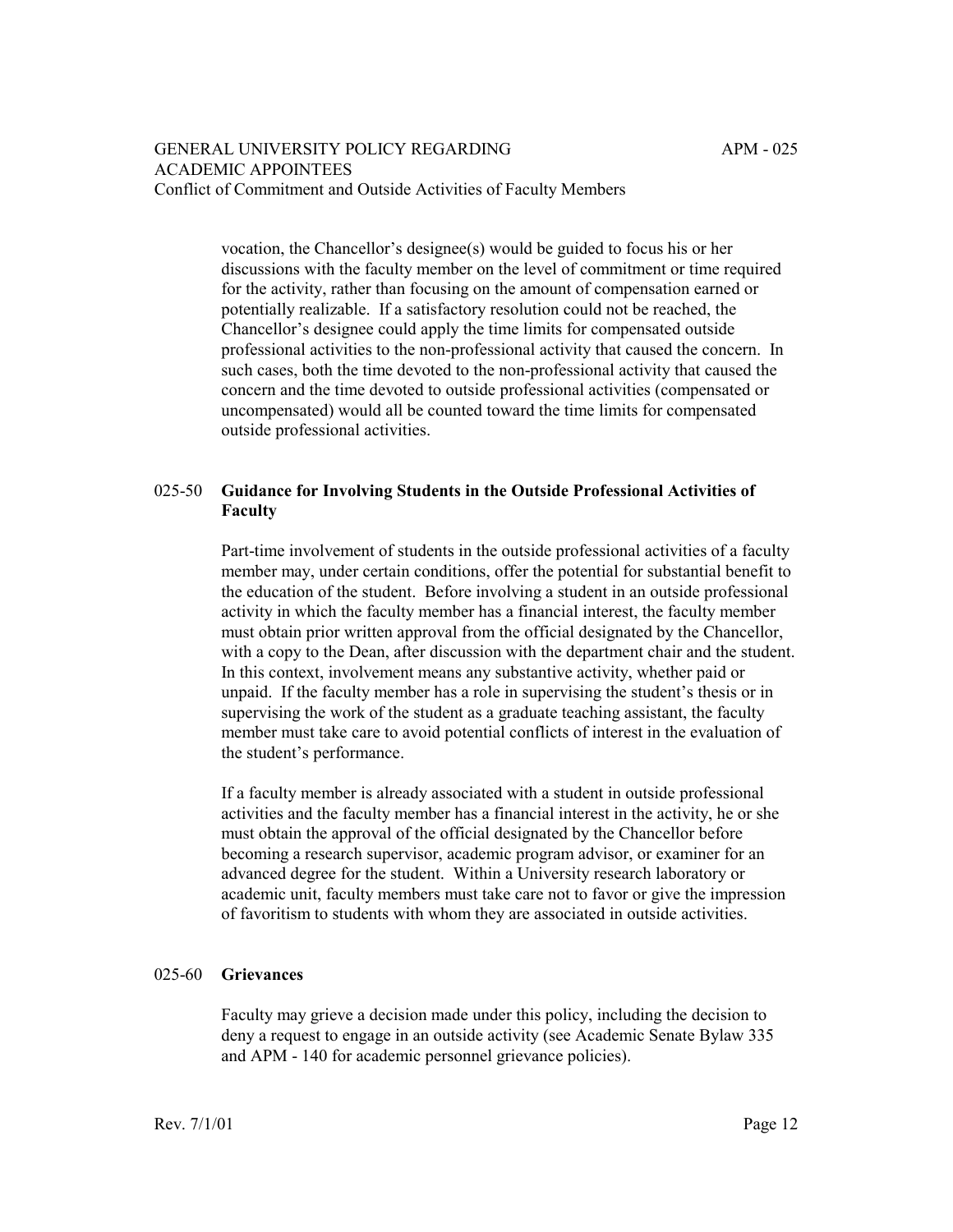## **RELATED UNIVERSITY POLICIES**

- Standing Order of The Regents 103.1(b)
- University Regulation No. 3 (February 15, 1935) Academic Personnel Manual Section 005
- University Regulation No. 4 (June 23, 1958, and amended November 16, 1960) Academic Personnel Manual Section 020
- Faculty Code of Conduct (June 15, 1971, and amended May 30, 1974, and as further amended through June 19, 1992)
- University of California Policy on Disclosure of Financial Interests and Management of Conflicts of Interest Related to Sponsored Projects (10/6/97)
- Policy on Disclosure of Financial Interest in Private Sponsors of Research and Guidelines (April 26, 1984) – Academic Personnel Manual Section 028
- Conflict of Interest Code Disqualification Requirement (May 1981)
- Health Sciences Compensation Plan and Guidelines on Occasional Outside Professional Activities by Health Sciences Compensation Plan Participants  $(11/23/99)$  – Academic Personnel Manual Section 670
- Cooperative Extension Administrative Handbook Section 356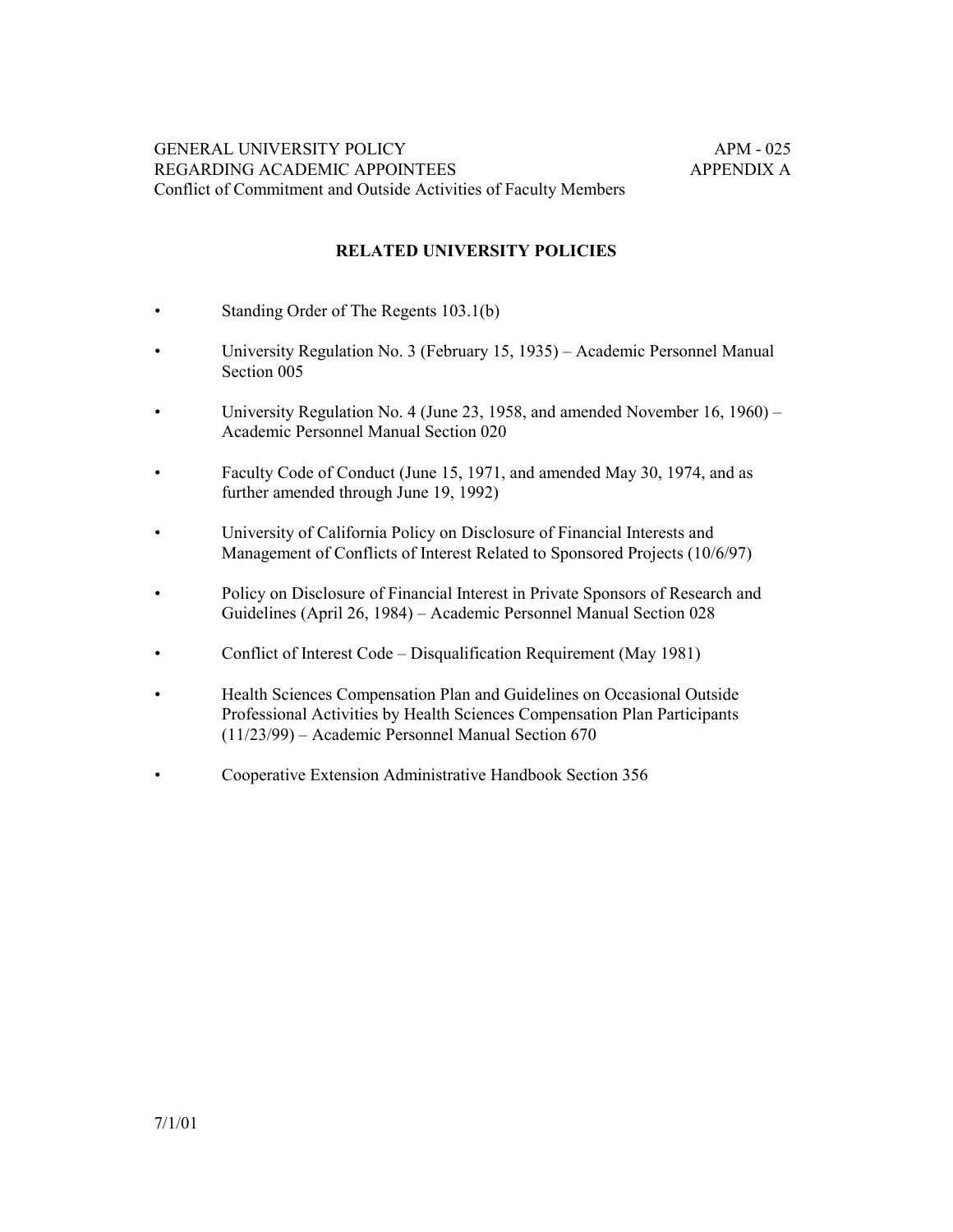### **PRIOR APPROVAL FOR COMPENSATED OUTSIDE PROFESSIONAL ACTIVITIES (CATEGORY I) OR FOR INVOLVING STUDENTS IN OUTSIDE PROFESSIONAL ACTIVITIES**

| Name               |                                                                                                                                                                                                                                                                                                                                                                                                 |                                                                                                                                                                   |                                                                                | Position                                                                                                                                                                                                     |  |  |  |  |  |  |  |
|--------------------|-------------------------------------------------------------------------------------------------------------------------------------------------------------------------------------------------------------------------------------------------------------------------------------------------------------------------------------------------------------------------------------------------|-------------------------------------------------------------------------------------------------------------------------------------------------------------------|--------------------------------------------------------------------------------|--------------------------------------------------------------------------------------------------------------------------------------------------------------------------------------------------------------|--|--|--|--|--|--|--|
| Last<br>Department |                                                                                                                                                                                                                                                                                                                                                                                                 | First                                                                                                                                                             | M.I.                                                                           | Academic- or Fiscal-Year Appointment                                                                                                                                                                         |  |  |  |  |  |  |  |
|                    | following questions. You may attach separate sheets, if necessary.                                                                                                                                                                                                                                                                                                                              |                                                                                                                                                                   |                                                                                | For each Category I compensated outside professional activity in which you wish to engage or for<br>involving students in outside professional activities in which you have a financial interest, answer the |  |  |  |  |  |  |  |
|                    | 1. General description of the business/agency/organization/group/individual:                                                                                                                                                                                                                                                                                                                    |                                                                                                                                                                   |                                                                                |                                                                                                                                                                                                              |  |  |  |  |  |  |  |
| 2.                 | Activities/products/services of entity described in 1 above:                                                                                                                                                                                                                                                                                                                                    |                                                                                                                                                                   |                                                                                |                                                                                                                                                                                                              |  |  |  |  |  |  |  |
|                    | 3. Nature of your relationship to entity named in 1 above (check all that apply):<br>Consultant<br>Stockholder/partnership interest<br>Uwner Board member Consultant Consultant Consultant Consultant Consultant Consultant Consultant Consultant Consultant Consultant Consultant Consultant Consultant Consultant Consultant Consultant Consultant Consultant Consu<br>Other, please explain: |                                                                                                                                                                   |                                                                                |                                                                                                                                                                                                              |  |  |  |  |  |  |  |
| 4.                 | <b>Category I Activities</b><br>Salaried employee                                                                                                                                                                                                                                                                                                                                               | Type of activity in which you will be involved:<br>Executive/managerial role<br>_ Outside teaching or research activity<br>Other potential conflict of commitment |                                                                                | <b>Other Activity Requiring Approval</b><br>Involving students in outside activities<br>in which you have a financial interest                                                                               |  |  |  |  |  |  |  |
| 5.                 | student's education):                                                                                                                                                                                                                                                                                                                                                                           |                                                                                                                                                                   |                                                                                | Description of the nature of your (or your student's) participation in this activity, including, if you<br>wish, possible beneficial outcomes to areas of research, industry, and public service (or to your |  |  |  |  |  |  |  |
| 6.                 |                                                                                                                                                                                                                                                                                                                                                                                                 |                                                                                                                                                                   |                                                                                |                                                                                                                                                                                                              |  |  |  |  |  |  |  |
| 7.                 | Beginning/ending month/year you could be involved in this activity:                                                                                                                                                                                                                                                                                                                             |                                                                                                                                                                   |                                                                                |                                                                                                                                                                                                              |  |  |  |  |  |  |  |
|                    | 8. Estimated number of days' involvement during academic or fiscal-year appointment:                                                                                                                                                                                                                                                                                                            |                                                                                                                                                                   |                                                                                |                                                                                                                                                                                                              |  |  |  |  |  |  |  |
| 9.                 |                                                                                                                                                                                                                                                                                                                                                                                                 |                                                                                                                                                                   | Do you wish to take a full- or part-time leave while engaged in this activity? |                                                                                                                                                                                                              |  |  |  |  |  |  |  |
|                    |                                                                                                                                                                                                                                                                                                                                                                                                 |                                                                                                                                                                   |                                                                                | Approval granted through fiscal year<br>ending June 30, _______                                                                                                                                              |  |  |  |  |  |  |  |
|                    |                                                                                                                                                                                                                                                                                                                                                                                                 |                                                                                                                                                                   |                                                                                | Request denied                                                                                                                                                                                               |  |  |  |  |  |  |  |
|                    | <b>Faculty Member Signature</b>                                                                                                                                                                                                                                                                                                                                                                 |                                                                                                                                                                   | Date                                                                           | Chancellor or Chancellor's Designee<br>Date                                                                                                                                                                  |  |  |  |  |  |  |  |

\* Note: Approvals are generally for one fiscal year, but may be granted for a longer term, not to exceed five years.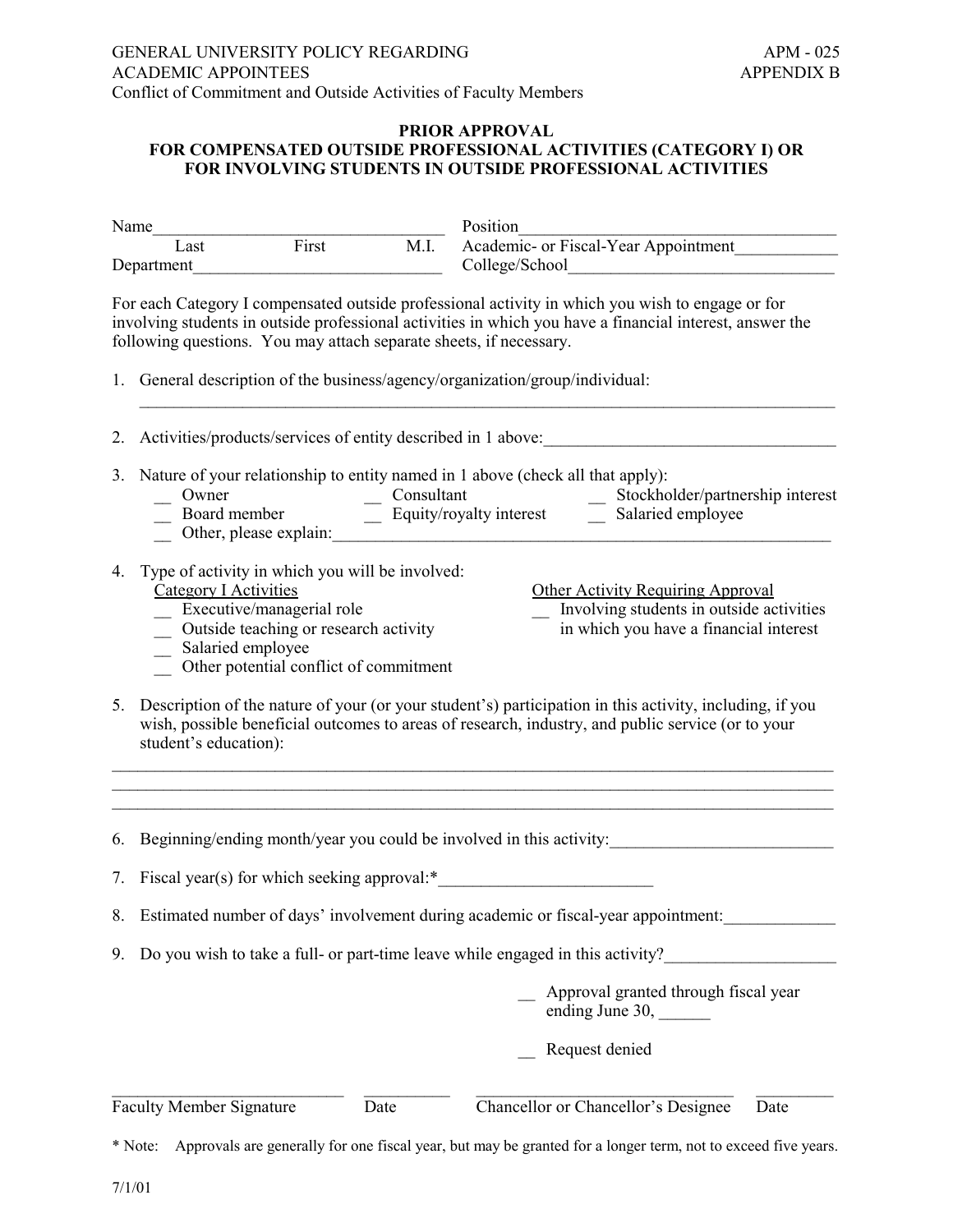### **REPORT OF CATEGORY I AND II COMPENSATED OUTSIDE PROFESSIONAL ACTIVITIES AND ADDITIONAL TEACHING ACTIVITIES** FOR THE FISCAL YEAR ENDING JUNE 30, **EXPLANATIONS FOR INFORMATION REQUESTED**

Compensated Outside Professional Activities: *Compensation* is defined as income, assets, or capital, realized or having the potential to become realized. *Outside Professional Activities* are defined as those activities that are within a faculty memberís area of professional, academic expertise and that advance or communicate that expertise through interaction with industry, the community, or the public, and through consulting or professional opportunities.

Academic/Fiscal-Year Faculty Appointment: Enter whether you held an academic- or fiscal-year appointment. An *Academic-Year Appointment* is an appointment in which the faculty member renders services to the University during the academic year, from the beginning of the fall term through the end of the spring term (APM - 600-4-d), or the equivalent of an academic year should the campus operate year-round. A *Fiscal-Year Appointment* is an appointment in which the faculty member renders service to the University throughout the calendar year as opposed to the academic year. Fiscal-year faculty accrue vacation time in accordance with APM - 730. A full-time faculty member on an academic-year appointment normally may engage in compensated outside professional activities for up to 39 days from the start of the fall term through the end of the spring term (including intersession). There are no restrictions on the number of days of compensated outside professional activity for academic-year faculty during the summer months unless an academic-year faculty member is receiving University compensation for the summer. If an academic-year faculty member is receiving University summer compensation, then the applicable limit on compensated outside professional activities is the equivalent of one day per week during the period in which compensation is received. A fiscal-year faculty member is permitted a maximum of 48 days during the months of active service.

Terms of Leave, If Any: A faculty member may be permitted to go on full- or part-time leave in order to pursue certain compensated outside professional activities. If you were on such leave during any part of the pertinent fiscal year, provide information here about the percentage of time and inclusive months.

Category: For each activity, enter I, II or AT (for additional teaching as defined in APM-662). *Category I* activities include: assuming an executive or managerial position (which for purposes of this policy does not include (1) serving on a board of directors of an outside entity or (2) providing consulting services or engaging in professional practice through the faculty member's single member professional corporation or sole proprietorship); administering, outside of the University, a grant that would ordinarily be conducted under the auspices of the University; establishing an employment relationship as a salaried employee outside of the University; compensated teaching or research at another institution; and other activities which common sense and good judgement would indicate are likely to raise issues of conflict of commitment. You must receive prior approval to engage in Category I activities, which always count in the 39/48-day limit and must be reported annually. *Category II* activities include: providing expert testimony in administrative, legislative, or judicial proceedings; providing occasional professional consulting services or referrals or engaging in professional practice where such activities are provided by the faculty member acting as an individual or are provided by the faculty member through his or her single member professional corporation or sole proprietorship; and undertaking compensated outside professional activity not mentioned in Categories I or III (see APM - 025 for description of Category III activities which do not need to be reported). Category II activities are counted within the 39/48 day limit and must be reported annually. Note that, in accordance with APM - 662, faculty members may receive additional compensation for specified additional University teaching activities (i.e., UNEX courses and programs, other continuing education programs which are run by the University, and self-supporting UC degree programs) and that these activities are also reportable and counted within the 39/48-day limit.

# Days: Enter the approximate number of days you worked on this activity during your period of active service to the University. For compensated outside professional activities *Day* is defined on a case by case basis, using common sense and customary practice. The University recognizes and supports the diverse hours and schedules devised by faculty members and department chairs to accommodate teaching, research and creative work activity, University service, and University-related public service. You should exercise sound professional judgment, taking into account reasonable work schedules, when determining what constitutes a day of outside activity and be prepared to provide, upon request from the responsible University official, an explanation of the definition of "day" you used. For additional teaching activities, the general rule is that every six contact or ìpodiumî hours spent with students equals one day. See APM - 662 for further information.

Description of Activity: Briefly describe the work you did.

Nature of Relationship: Use one or more of the following terms to describe your relationship to the entity identified in the last column, the one for whom you performed the compensated outside professional activity: owner, board member, consultant, equity or royalty interest, stockholder or partnership interest, salaried employee, or other (explain).